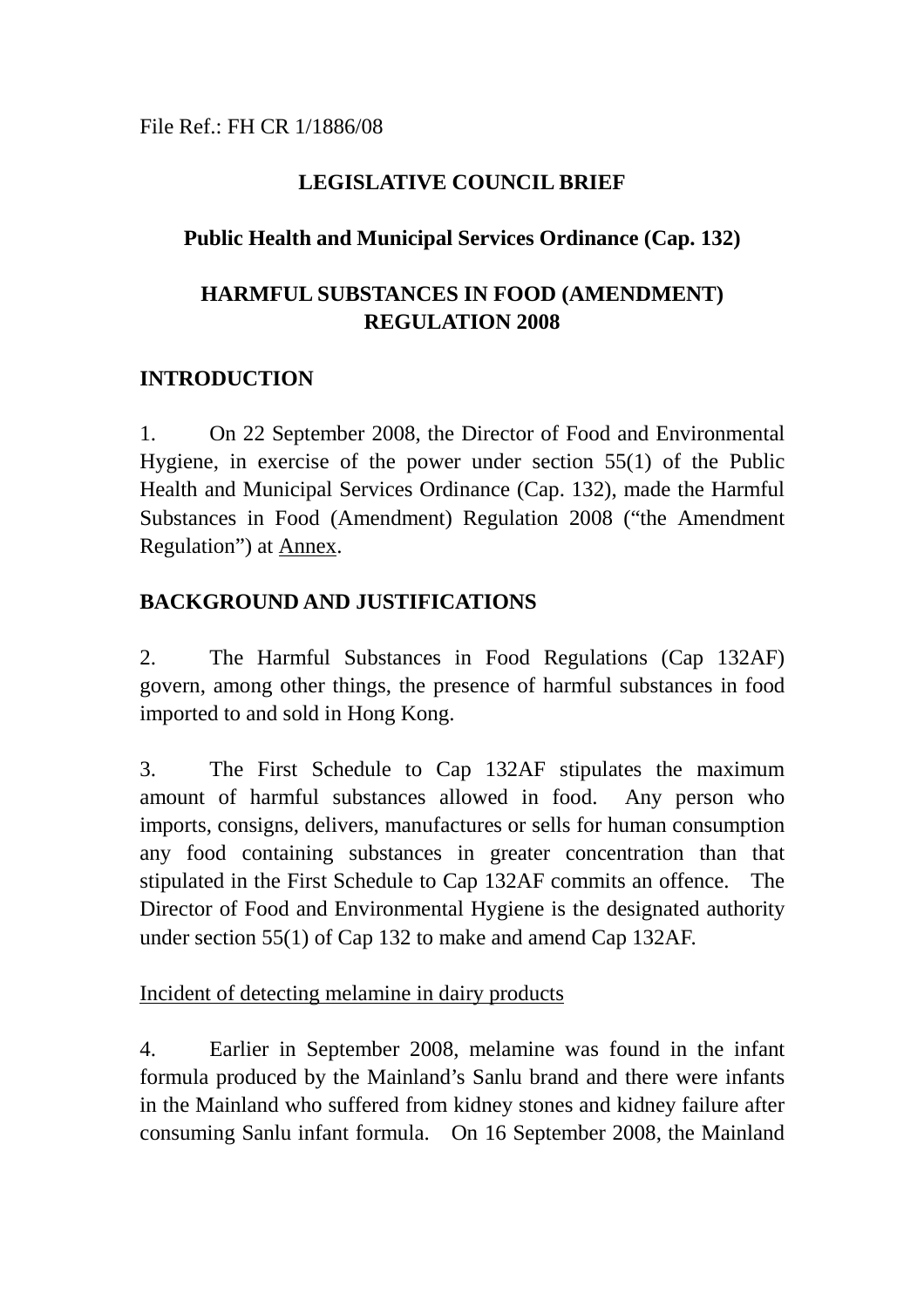authorities further announced that melamine was detected in the milk powder products of 22 corporations.

5. Melamine is an industrial chemical used for the production of melamine resins, which are used in laminates, glues, adhesives, molding compounds, coatings, paper, textiles, flame retardants or superplastisizer for concrete. Melamine should not be used in food products. It is understood that melamine was added to milk to raise the level of nitrogen present in the product for testing (the level of nitrogen present is higher in protein-rich food product). While melamine has low oral acute toxicity, excessive exposure to melamine has been found to cause bladder stones, crystals in urine and proliferation of epithelial cells of urinary bladder in experimental animals.

6. The Administration has taken a series of measures to effectively tackle the issue. These include conducting tests on dairy products in the market, making announcement on the test results and the latest developments to the public on a daily basis, and maintaining close liaison with the trade, overseas and the Mainland authorities. To tackle the possible medium and long term implications caused by the incident, the Administration has set up an Expert Group to analyze and evaluate various aspects such as health services, treatment and food safety in detail, with a view to formulate corresponding effective measures.

7. The Centre for Food Safety (CFS) is continuously taking samples in the market, and has expanded the scope of the surveillance and testing in a systematic manner. These include the progressive taking of samples to test milk powder, raw/fresh milk, dairy products (e.g. ice-cream, yoghurt) and products with milk powder as ingredient (e.g. cakes, chocolates). While the Mainland products are the main focus of our surveillance strategy, we have also expanded the scope of surveillance to local dairy products, and milk powder for pregnant women and infant formula of different origin.

8. The incident has aroused immense public concern over the safety of milk powder and milk products. Before the introduction of the Amendment Regulation, our legislation governing harmful substances in food, namely Cap 132AF, did not explicitly prohibit the presence of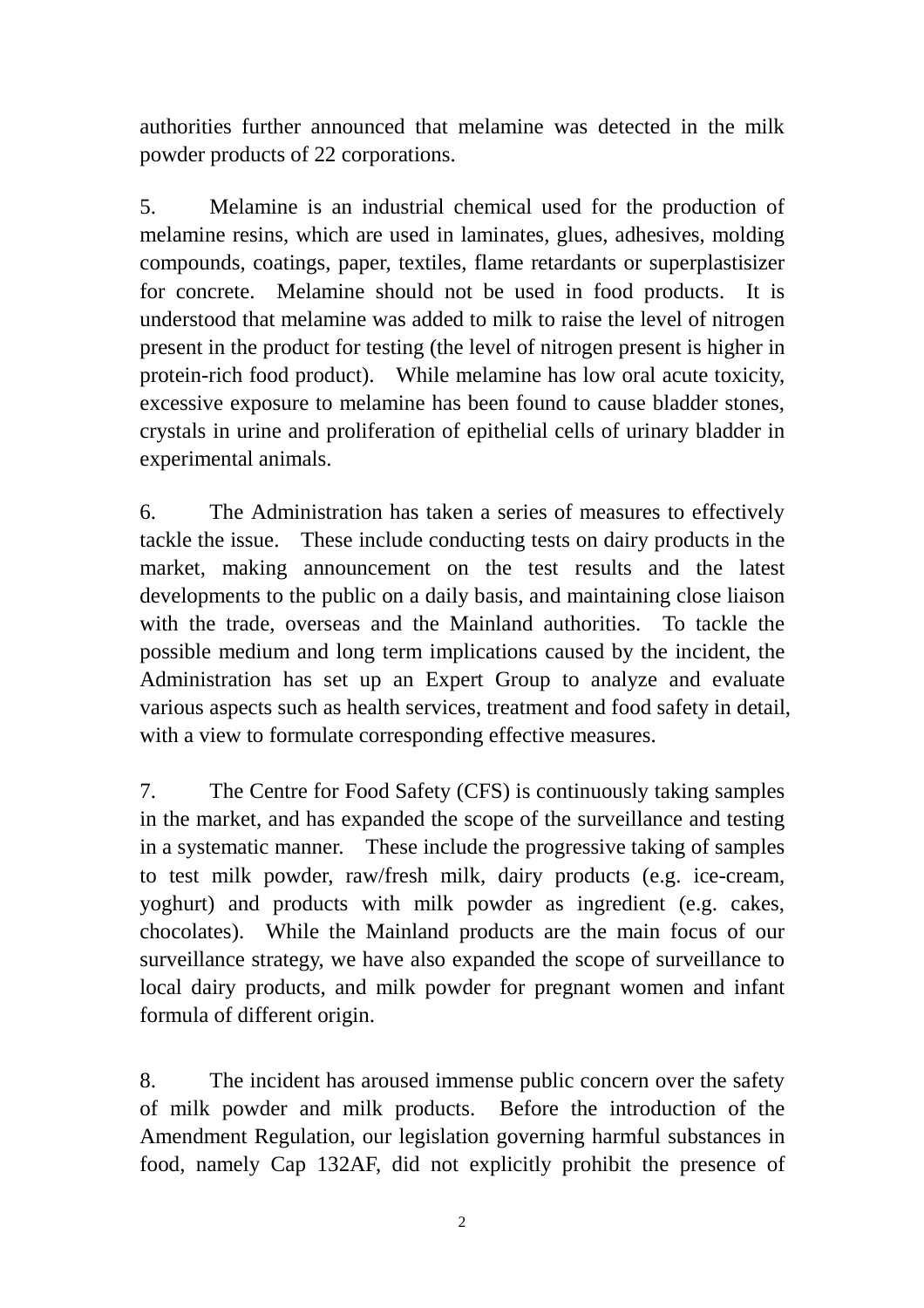melamine in food imported, consigned, delivered, manufactured or sold in Hong Kong. Neither did it specify the maximum concentration of melamine allowable in food.

#### Amendment of Cap 132AF

9. To ensure food safety and protect public health, the Administration has immediately made an Amendment Regulation to amend Cap 132AF to prohibit inappropriate level of melamine in food.

#### Standard for melamine

10. In setting the standard for melamine under Cap 132AF, we have researched into the international practices and standards and taken into consideration the followings –

- (a) melamine is not a food additive and the addition of melamine into food is not approved by the Food and Agriculture Organisation (FAO)/World Health Organisation (WHO) Codex Alimentarius or by any national authorities;
- (b) traces of melamine may be present in food due to migration of melamine from utensils/ packaging made of melamine-formaldehyde resin;
- (c) melamine can also be an environmental contaminant and small amount may be present as an environmental metabolite of pesticide;
- (d) a Tolerable Daily Intake of 0.63 mg/kg body weight/day for melamine is established by the US Food and Drug Administration; and
- (e) a half-reduced Tolerable Daily Intake of 0.32 mg/kg body weight/day for melamine should be applied to infants and young children of 36 months old or below, as they are more vulnerable to kidney stone formation.

11. Having taken into account all the above factors, we have set the maximum concentration of melamine under Cap 132AF as follows –

| <b>Milk</b>                      | $\begin{vmatrix} 1 \\ \end{vmatrix}$ milligram per |  |
|----------------------------------|----------------------------------------------------|--|
|                                  | kilogram of the $ $                                |  |
| Food intended to be consumed     | food                                               |  |
| principally by persons of an age |                                                    |  |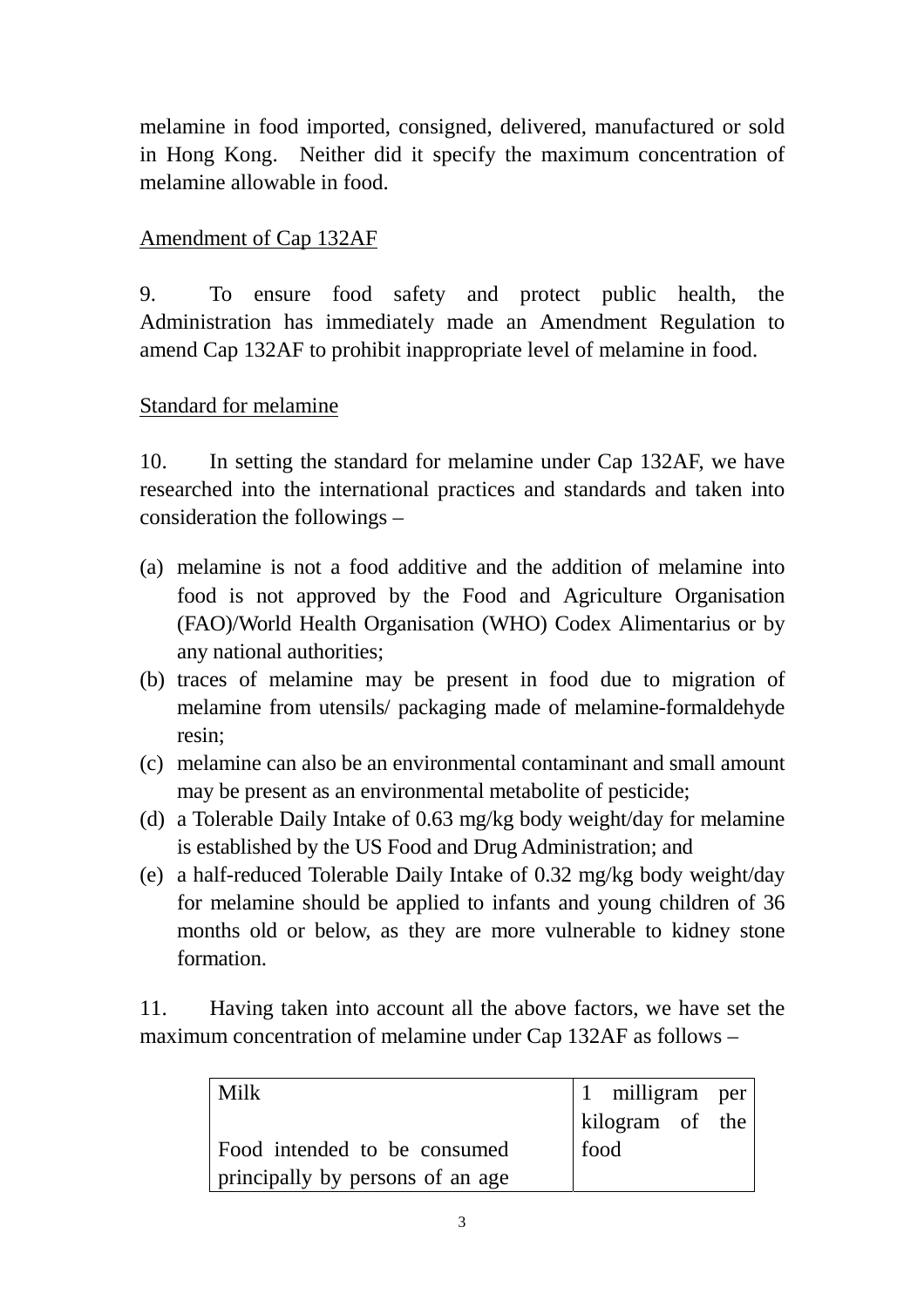| group into which children under<br>the age of 36 months fall                  |                         |  |
|-------------------------------------------------------------------------------|-------------------------|--|
| Food intended to be consumed<br>principally by pregnant or<br>lactating women |                         |  |
| Any other food                                                                | 2.5 milligrams per      |  |
|                                                                               | kilogram of the<br>food |  |

Contravention of the above requirement is subject to a maximum fine of \$50,000 and imprisonment of six months.

12. As at 3 October 2008, the CFS has tested a total of 1371 samples of milk powder and dairy products of which 25 did not meet the legal requirement on melamine set under Cap 132AF, and the detected levels range from 1.4 ppm to 68 ppm. All products concerned have been withdrawn from the market by the importers concerned. The CFS will continue to announce the results of the test on a daily basis so as to keep the public closely informed. All testing results were uploaded to CFS' website for reference by members of the public.

13. Furthermore, as there were concerns from the public on the consumption of milk imported from the Mainland, we have started to conduct test on all consignments of raw milk, pasteurised milk and UHT milk imported from the Mainland to ensure that they meet the legal requirement on melamine in food.

## **THE AMENDMENT REGULATION**

14. The Amendment Regulation has come into operation on the date of gazettal, i.e. 23 September 2008.

## **LEGISLATIVE TIMETABLE**

15. The legislative timetable is as follows –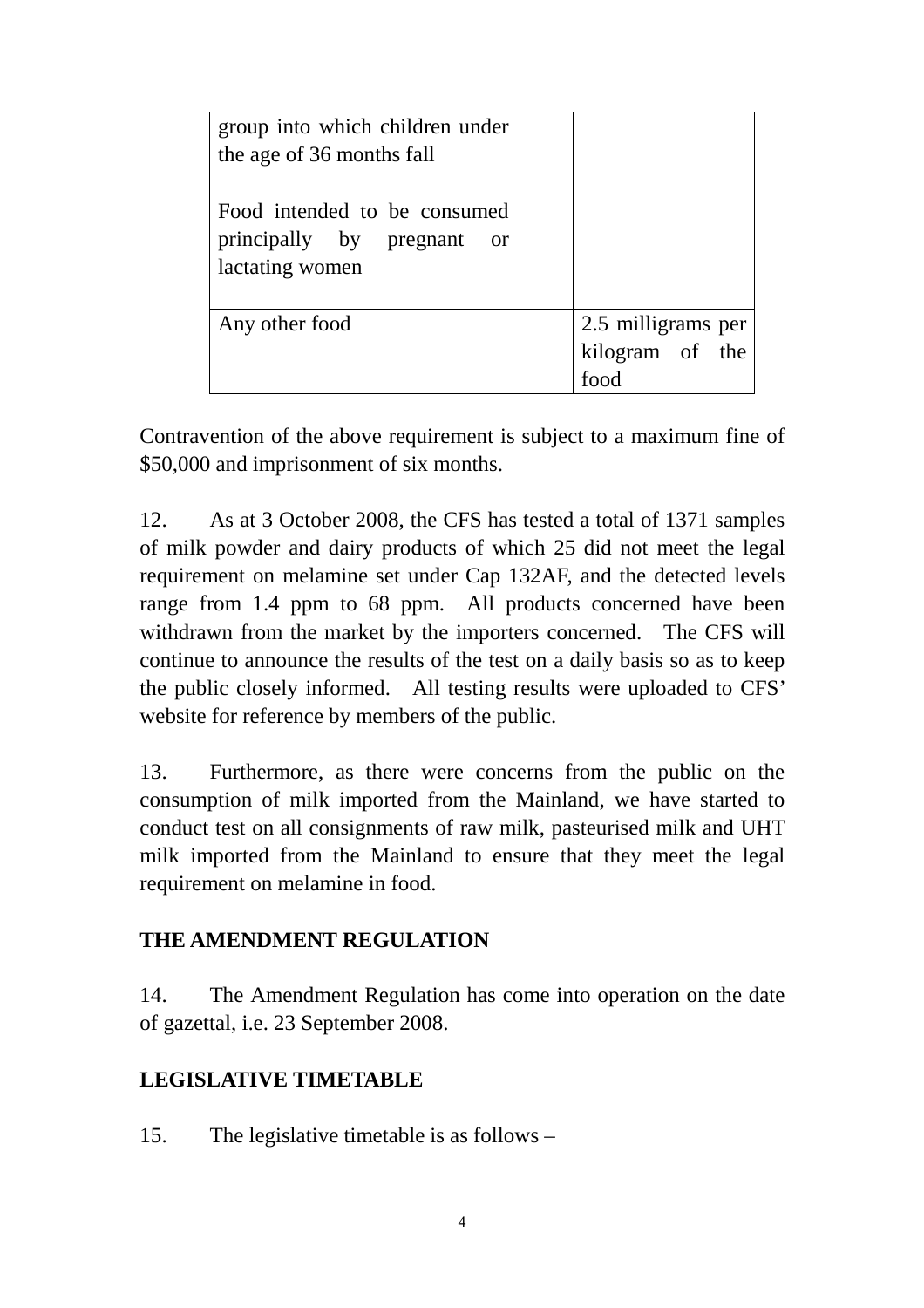Publication in the Gazette 23 September 2008 Tabling at LegCo 8 October 2008

# **IMPLICATIONS OF THE PROPOSAL**

16. The Amendment Regulation is in conformity with the Basic Law, including the provisions concerning human rights. It will not affect the binding effect of the principal Ordinance. It has no financial, civil service, economic, productivity and environmental implications.

17. In line with the sustainability principle of pursuing policies which promote and protect the physical health and safety of the people of Hong Kong, the Amendment Regulation would enhance food safety and help boost public confidence in our food safety regime.

# **PUBLIC CONSULTATION**

18. We briefed the Members and Members-designate of the Legislative Council on 19 September 2008 on the latest development of the melamine incident and our plan to introduce legislation to prohibit food with inappropriate level of melamine. We announced the Amendment Regulation on 22 September 2008 and briefed the Expert Committee on Food Safety and the food trade on the same day.

#### **PUBLICITY**

19. A press conference was held on 22 September 2008 to announce the new requirement. A press release was issued on the same day.

#### **ENQUIRIES**

20. Any enquiry on this brief can be addressed to Mr James Chan, Assistant Secretary for Food and Health Bureau (Tel: 2973-8241).

**Food and Health Bureau September 2008**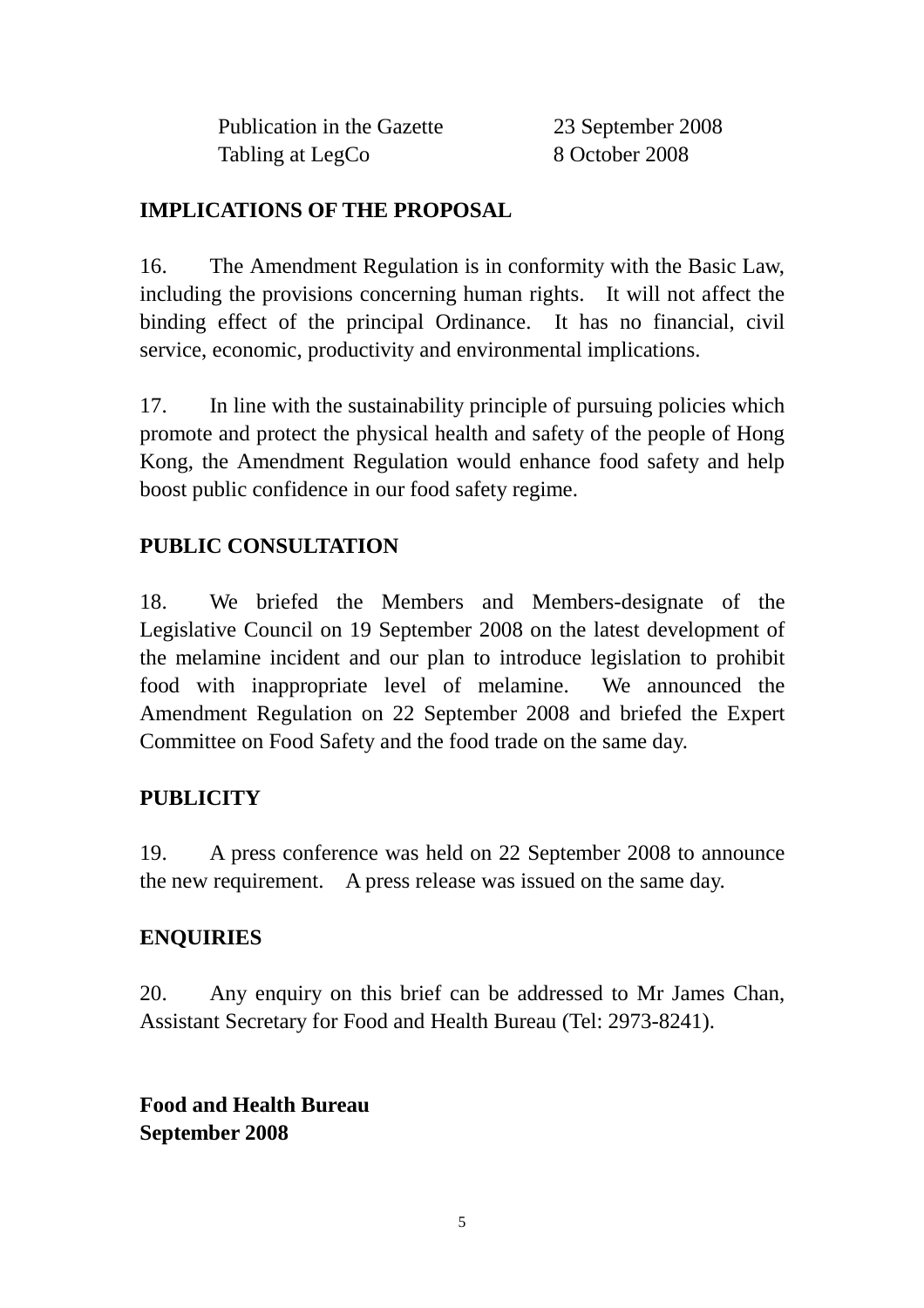#### L.N. 215 of 2008

#### HARMFUL SUBSTANCES IN FOOD (AMENDMENT) **REGULATION 2008**

(Made by the Director of Food and Environmental Hygiene) under section 55(1) of the Public Health and Municipal Services Ordinance (Cap. 132))

#### 1. Maximum concentration of certain substances present in specified foods

The First Schedule to the Harmful Substances in Food Regulations (Cap. 132 sub. leg. AF) is amended by adding—

| $\alpha$<br>$max_{1}$<br>"26B. Melamine | Milk                                                                                                                                                         | 1 milligram<br>per<br>kilogram<br>of the<br>food. |
|-----------------------------------------|--------------------------------------------------------------------------------------------------------------------------------------------------------------|---------------------------------------------------|
|                                         | Any food<br>intended to<br>be consumed<br>principally<br>by persons<br>of an age<br>group into<br>which<br>children<br>under the<br>age of 36<br>months fall | 1 milligram<br>per<br>kilogram<br>of the<br>food. |
|                                         | Any food<br>intended to<br>be consumed<br>principally<br>by pregnant<br>or lactating<br>women                                                                | 1 milligram<br>per<br>kilogram<br>of the<br>food. |